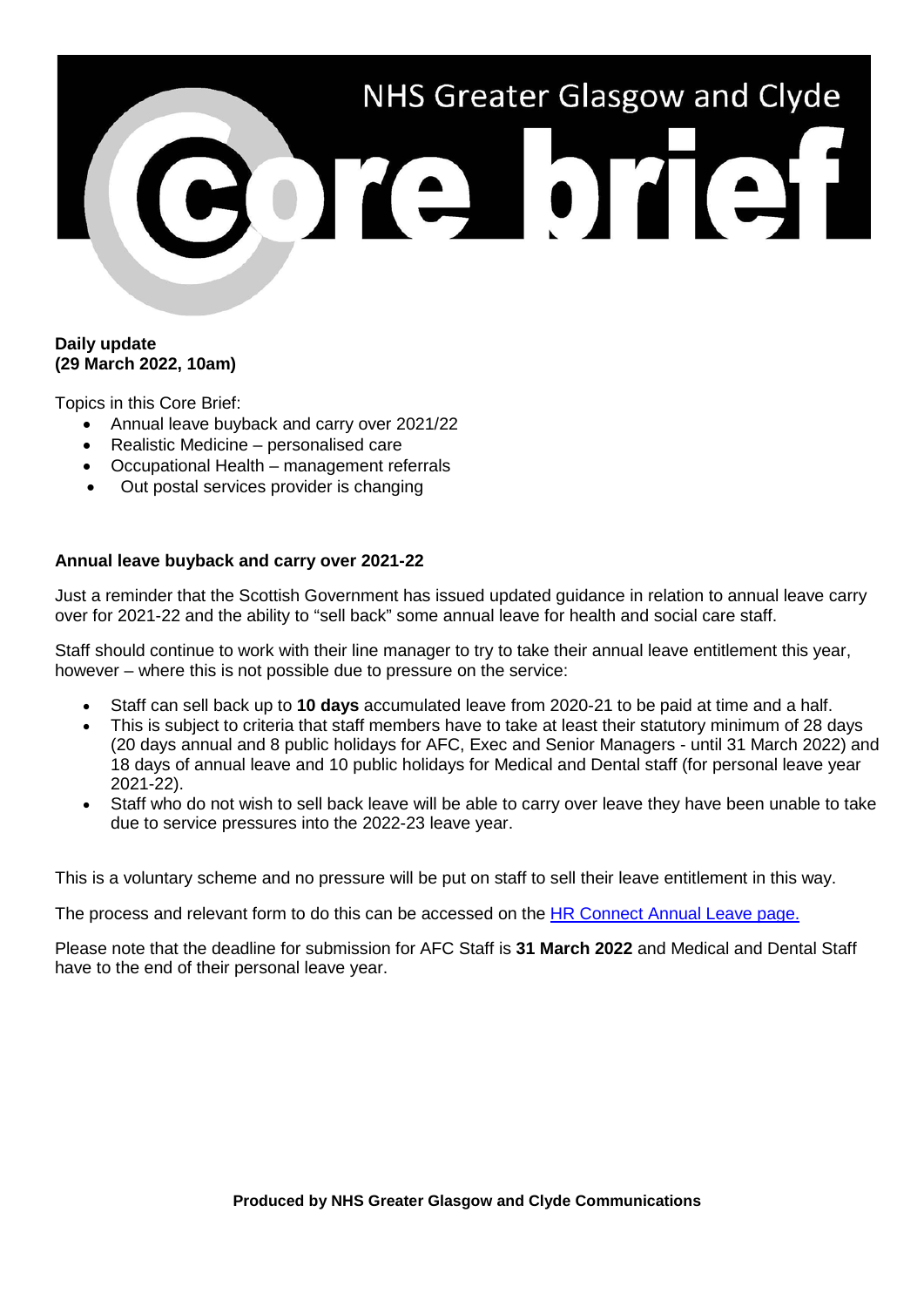

#### **Alastair Ireland Consultant Emergency Medicine Clinical Lead Realistic Medicine**

We often talk about "personalised" or "patientcentred" care. These principles are at the core of Realistic Medicine. But the pressures that the whole system is under can mean that we struggle at times to provide the service that we feel we should. But personalised care can sometimes take only a moment. Small things matter.

Ask anyone of their experience of care and this quote from Maya Angelou often comes to mind: "I've learned that people will forget what you said, people will forget what you did, but people will never forget how you made them feel."



Lee Crompton was diagnosed with an aggressive form of cancer, but found that small acts of kindness helped him considerably and gave him the strength he needed. He is now running 50 miles to raise money for Maggie's cancer Charity. [Have a listen to what he has to say ...](https://youtu.be/p6ns5LpLkeU)

## **Realistic Medicine Week**

Time is running out to book a place on the NHSGGC Realistic Medicine week seminars, [click here](https://www.nhsggc.org.uk/patients-and-visitors/realistic-medicine/nhsggc-realistic-medicine-week-2022/) to register for any of the sessions.

## **Occupational Health – management referrals**

The new process for online management referrals to the Occupational Health Service commenced on 21 March 2022 and will now be the only method for making management referrals to the service. Managers will be contacted by email from eHealth with log-in details.

If you do not receive an email from eHealth by the end of March, please send your details to [occupational.health@ggc.scot.nhs.uk](mailto:occupational.health@ggc.scot.nhs.uk) and you will be provided with the appropriate access.

Please complete all sections of the referral and ensure to add any specific questions you would like Occupational Health to address. A guidance document for submitting a referral and further information on the management referral process can be accessed by [clicking here.](https://www.nhsggc.org.uk/working-with-us/hr-connect/occupational-health/management-referrals/)

If you have any questions please contact Occupational Health prior to submitting the referral. Send enquiries to [occupational.health@ggc.scot.nhs.uk](mailto:occupational.health@ggc.scot.nhs.uk) or telephone 0141 201 0594.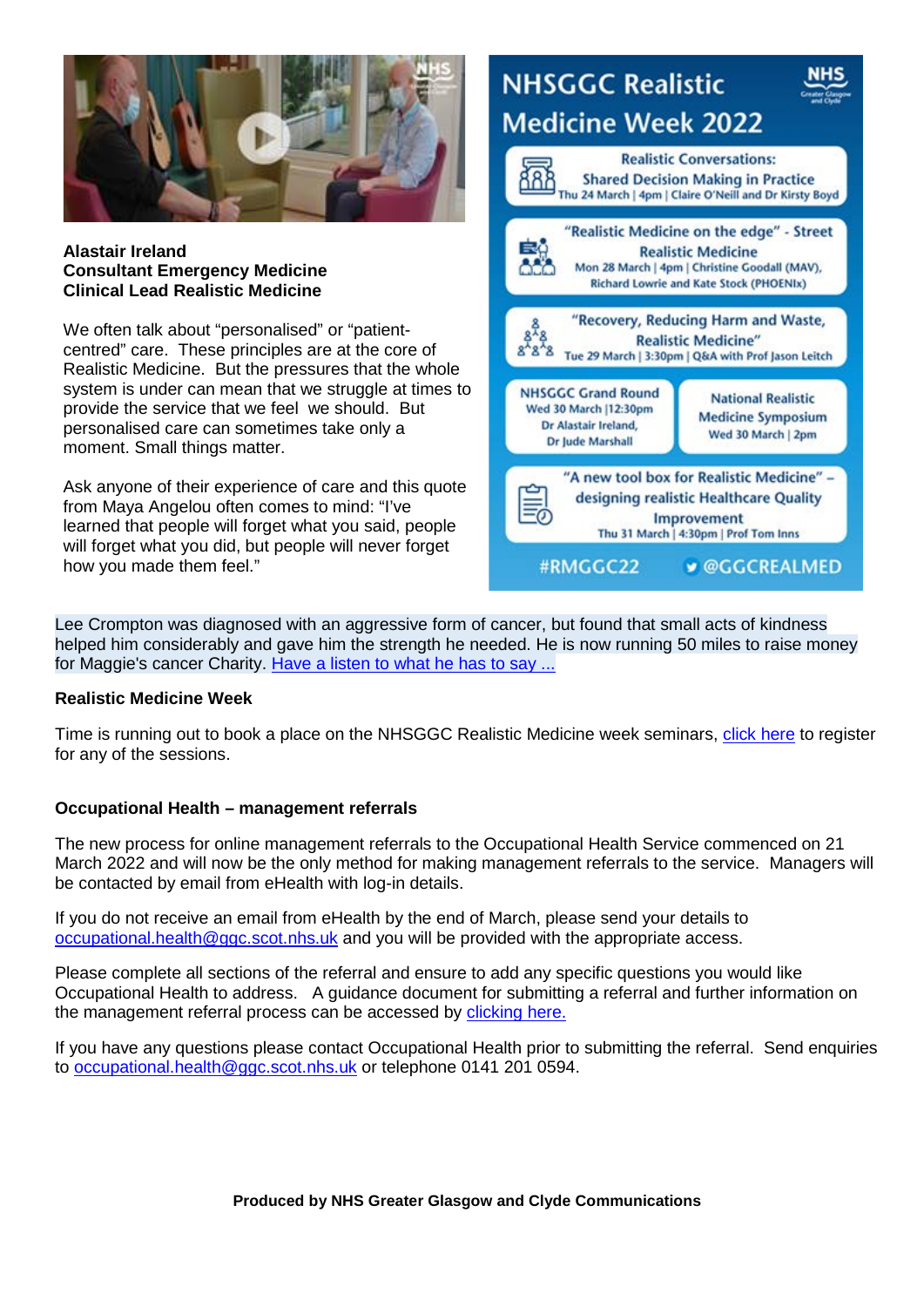# **Our postal services provider is changing**

From 1 April 2022, NHSGGC will change its Postal Service provider to Royal Mail.

A part of this service will involve reducing our usage of A4 sized envelopes and replacing them with C5 and DL sized envelopes unless there is a reason which would prevent the use of these smaller sized envelopes. **We would now encourage everyone to order and use PECOS code '712088' for their C5 envelopes and PECOS code '712099' for their DL envelopes.**

**All mail should now be sent 2nd class unless there is a justifiable reason to send it 1st class. This is because the timescales for 2nd class mail will be quicker than could be previously achieved.**

By replacing A4 envelopes, your letters will now need to be folded in accordance with the new envelope sizes; 14 Sheets of paper can be folded and will fit into a C5 envelope. More information on DL sized envelopes will be shared. **These two recommended envelopes are 'windowed' and as such when folding your letters, it is important to make sure that the full address is visible in the window.**

**Larger mail should now be franked and given to Royal Mail at the same time as they collect the C5 and DL mail. If, however, the mail cannot be franked at your site; the mail will be transported to a larger site for franking.**

**If you believe that you require either A4 envelopes or to issue mail first class please contact your local site facilities manager.**

The new service will work like the current service, with the only notable difference being who picks up the mail. For those who will be directly involved in the day-to-day management of our post, full training will continue to be provided for mail room staff.

Between now and 1 April, NHSGGC procurement and facilities heads will work in collaboration with Royal Mail to ensure that there is as little disruption to you as possible. If you have any concerns, please contact your local site facilities manager in the first instance or contact the NHSGGC Procurement Customer Services Desk.



Please keep up-to-date with the latest guidance on our dedicated web pages at: [www.nhsggc.org.uk/covid19.](http://www.nhsggc.org.uk/covid19) If you have any questions about the current situation please check the FAQs first. If you have any further questions, please email: [HR.Support@ggc.scot.nhs.uk.](mailto:HR.Support@ggc.scot.nhs.uk)

**Produced by NHS Greater Glasgow and Clyde Communications**